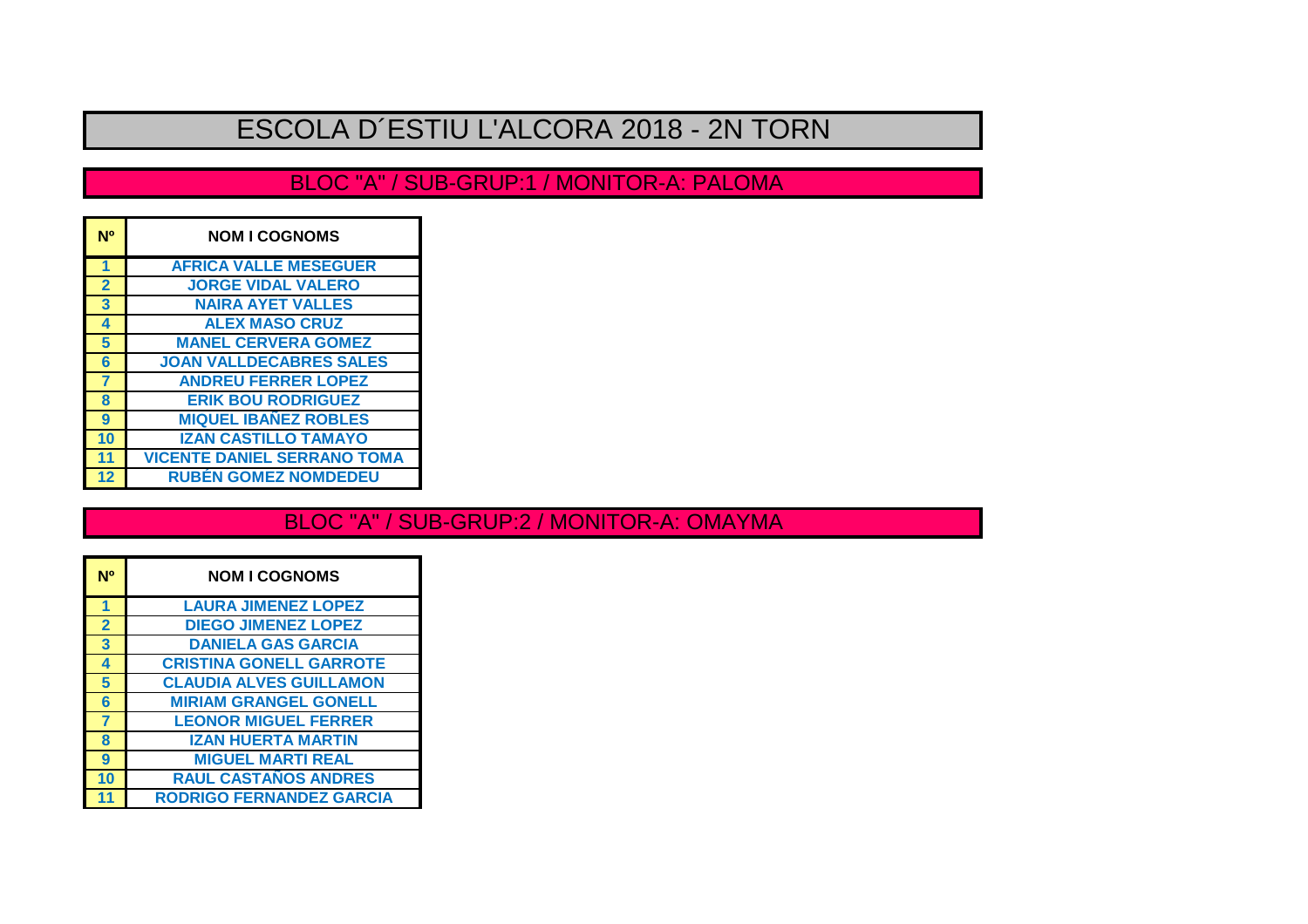| 19 | <b>ALMA GONZALEZ PONS</b>      |
|----|--------------------------------|
| 13 | <b>AIMAR MARTINEZ GONZALEZ</b> |
| 14 | <b>AYAN VALENTIN APOSTOL</b>   |

### BLOC "A" / SUB-GRUP:3 / MONITOR-A: CORI Y MARIAN

| N <sup>o</sup> | <b>NOM I COGNOMS</b>                 |
|----------------|--------------------------------------|
| 1              | <b>MARC SALVADOR MARIMON</b>         |
| $\overline{2}$ | <b>MANUEL ABARGUES CAMARA</b>        |
| 3              | <b>JORGE MANUEL SIMÓN GALLÉN</b>     |
| 4              | <b>PAU CANO PARREÑO</b>              |
| 5              | <b>BEATRIZ CALDUCH CHIVA</b>         |
| 6              | <b>JOEL MONTERO PAZ</b>              |
| 7              | <b>ROBERTO KENN PORCAR HLAJUNTUG</b> |
| 8              | <b>ALEJANDRO PORCAR CONEJOS</b>      |
| 9              | <b>ANGELA ROSA GHIULAI MIRALLES</b>  |
| 10             | <b>ALONSO GALLARDO SALVADOR</b>      |
| 11             | <b>OLIVER GUERRERO GOR</b>           |
| 12             | <b>AITANA MARIA PEJO GREGORI</b>     |
| 13             | <b>HUGO FUSTER FAURO</b>             |
| 14             | <b>MARC CHIVELI MARZO</b>            |
| 15             | <b>RAUL PEREZ DOMINGUEZ</b>          |

#### BLOC "A" / SUB-GRUP:4 / MONITOR-A: SANDRA MARTIN

| N <sup>o</sup> | <b>NOM I COGNOMS</b>            |
|----------------|---------------------------------|
| 1              | <b>MARIO VIDAL GIRONA</b>       |
| $\overline{2}$ | <b>BORJA BOU MARTINEZ</b>       |
| 3              | <b>ELSA PINILLA FELIU</b>       |
| 4              | <b>IAM PALLARES GASCH</b>       |
| 5              | <b>AROA SERRANO PEÑA</b>        |
| 6              | <b>DANIELA ARANDA FERNANDEZ</b> |
|                | <b>CARLA ARANDA FERNANDEZ</b>   |